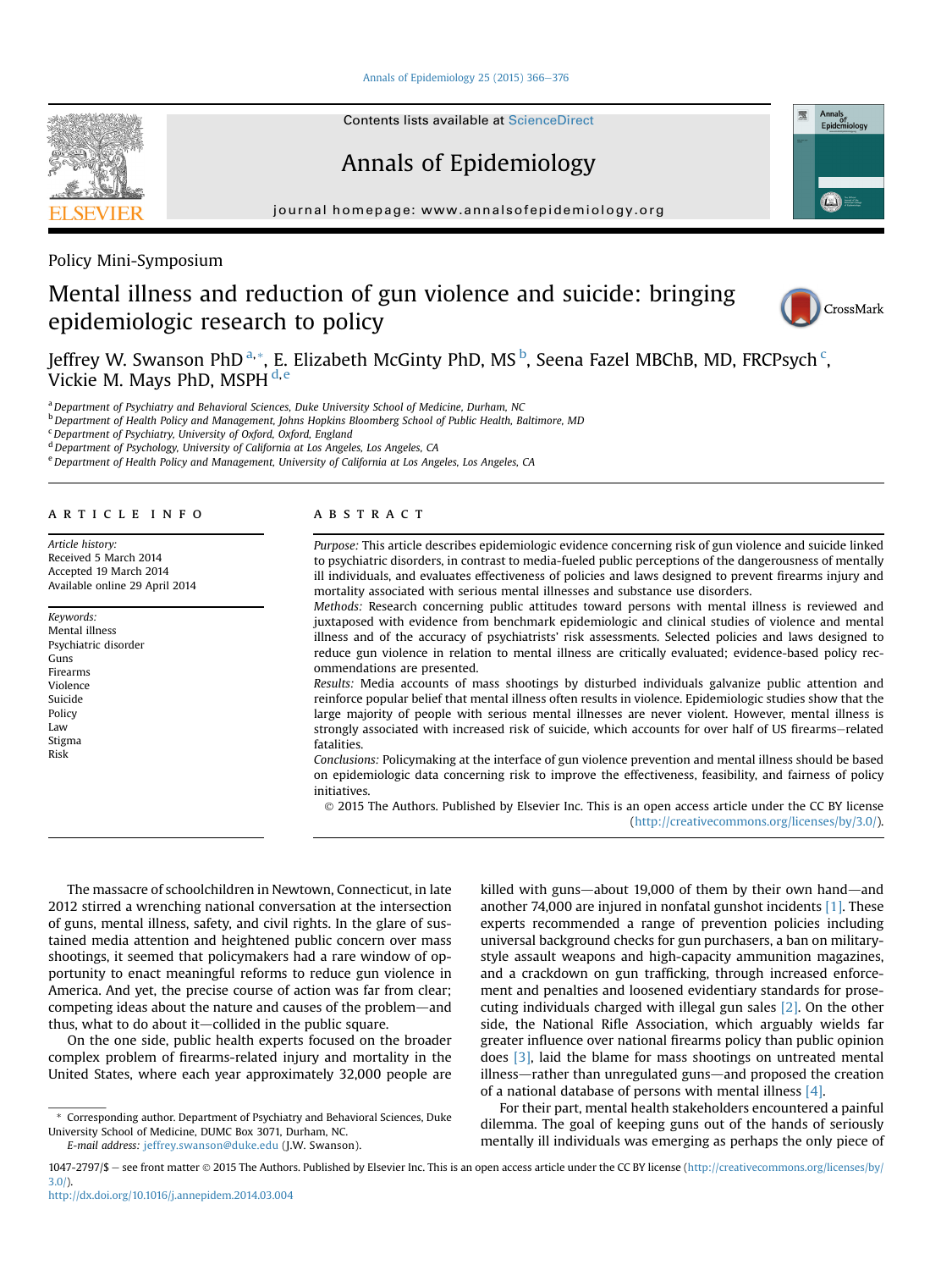common ground between gun rights and gun control proponents; a post-Newtown public opinion poll found that a majority of Americans across the political spectrum favored "increasing government spending to improve mental health screening and treatment as a strategy to prevent gun violence" [\[5\]](#page-9-0). But mental health experts and consumer advocates strongly rejected what they saw as the scapegoating of people with mental illnesses—the vast majority of whom, epidemiologic data shows, will never act violently toward others—as if people with mental health disorders were somehow responsible for gun violence in general. These stakeholders thus faced the difficult prospect of debunking the public perception that "the mentally ill are dangerous," while attempting to leverage that very perception to build support for (much-needed) public funding to improve the mental health care system in the United States-and to achieve this goal without also spawning crisis-driven laws that might overreach in restricting the rights and invading the privacy of people with mental illnesses [\[6,7\].](#page-9-0)

What is the role of epidemiologic evidence in such a moment? Can epidemiology help policymakers craft firearms restrictions and provisions that will more effectively prevent gun violence, while at the same time protecting the rights of law-abiding gun owners as well as people recovering from mental illnesses? In this article, we describe available evidence—of what the public believes and what science has learned—about the risk of gun violence among people with mental health disorders. We discuss the complex and contested link between mental illness and violent behavior in general, and with respect to gun violence in particular; the role of other intertwined risk factors for violence, such as substance abuse, violent victimization, and neighborhood and social disadvantage; the role of suicide in gun fatalities and the role of mental illness in suicide; and the effectiveness of interventions and emerging policies to prevent violence in people with mental illness. Finally, we offer principles to guide future policymaking at the interface of gun violence prevention and population mental health, based on epidemiologic data concerning individual risk, and with the goal of improving the effectiveness, feasibility, and fairness of policy initiatives.

## Public perceptions of the relationship between mental illness and violence

Negative public attitudes toward persons with serious mental illnesses such as schizophrenia and bipolar disorder are pervasive and persistent in the United States, and the assumption of dangerousness is a key element of this negative stereotype [\[5,8\].](#page-9-0) A 2013 national public opinion survey found that 46% of Americans believed that persons with serious mental illness were "far more dangerous than the general population" [\[5\].](#page-9-0) Data from the 2006 General Social Survey suggest that Americans perceive persons with schizophrenia as particularly dangerous: after reading a vignette about an individual with common symptoms of schizophrenia, 60% of respondents reported that they viewed the described individual as likely, or very likely, to be dangerous toward others-although the vignette description did not include any information about violent behavior or risk [\[8\]](#page-9-0).

The public perception of a strong link between mental illness and violence is fueled in part by news coverage of mass shootings and other violent events. Two studies have directly linked news media coverage of high-profile acts of violence by persons with serious mental illness to negative public attitudes toward this group. First, in a 1996 study using national survey data from the former West Germany, Angermeyer and Matschinger [\[9\]](#page-9-0) found that public desire for social distance from persons with schizophrenia increased after two highly publicized violent attacks on politicians by individuals who had been diagnosed with schizophrenia. Second, in a 2013 study using a national US sample, participants were randomly assigned to read a news story about a mass shooting reportedly committed by a man with mental illness or were assigned to a control group who did not read any news story [\[10\].](#page-9-0) Compared with the control group, participants who read the news story about a mass shooting reported significantly higher perceived dangerousness of, and desired social distance from, people with serious mental illness in general.

Public perceptions and attitudes toward persons with mental illness are important to public policy, because people act on the basis of their beliefs, and they tend to support policies that assume those beliefs and perceptions to be true. Thus, if members of the general public largely believe that people with mental illnesses are dangerous and pose a threat to their personal safety, the public will also be more likely to support policies and laws that restrict the liberties of people with mental illnesses  $[11]$ -irrespective of whether those policies are necessarily effective and fair. But what does the epidemiologic evidence actually show about the link between violence and serious mental health disorders?

### Epidemiologic evidence on the relationship between mental illness and violence

Before the 1990s, empirical evidence of the relationship between violence and mental illness derived largely from clinical forensic studies and small surveys of highly selected populations-research that either examined violent behavior among hospitalized psychiatric patients or psychopathology among incarcerated violent offenders [\[12\].](#page-9-0) Neither kind of study was designed to answer the basic epidemiologic question of whether violence was actually more prevalent among people with mental illness in the community compared with the general population, or whether mental illness per se caused community violence—because the study populations were already distilled for violence risk and thus not representative.

In 1990, the first large epidemiologic study was published that reported the prevalence of any minor or serious violent behavior in adults with and without diagnosable psychiatric disorders in randomly selected community household samples irrespective of treatment [\[12,13\]](#page-9-0). The National Institute of Mental Health Epidemiologic Catchment Area (ECA) study measured violence using an index of survey questions that asked about the occurrence of specific physically assaultive behaviors such as hitting with a fist, pushing, shoving, kicking or throwing things at another person, or using a weapon to harm or threaten another person. Specific mental disorders were defined using Diagnostic and Statistical Manual-III criteria [\[14\]](#page-9-0) as elicited from a lay-administered structured diagnostic interview. The study collected data on a variety of social and demographic characteristics including socioeconomic status, making it possible to estimate the net relationship between mental illness and violent behavior in the population, using multivariate statistical analyses to control for covarying risk factors. The study also assessed alcohol and illicit drug use and dependence disorder, making it possible to examine the relationship of substance abuse comorbidity to violence risk among people with mental illness living in the community.

Analysis of ECA data from three sites (Baltimore, St. Louis, and Los Angeles, with a combined total of  $n = 10,024$  participants) identified a statistically significant but fairly modest positive association between violence and mental illness. The 12-month prevalence of any minor or serious violence among people with schizophrenia, bipolar disorder, or major depression was about 12% overall, and 7% in the subgroup with these disorders alone and no substance abuse comorbidity. That was compared with a generalpopulation prevalence of about 2% in persons without mental disorder or substance use disorder, for an adjusted relative risk of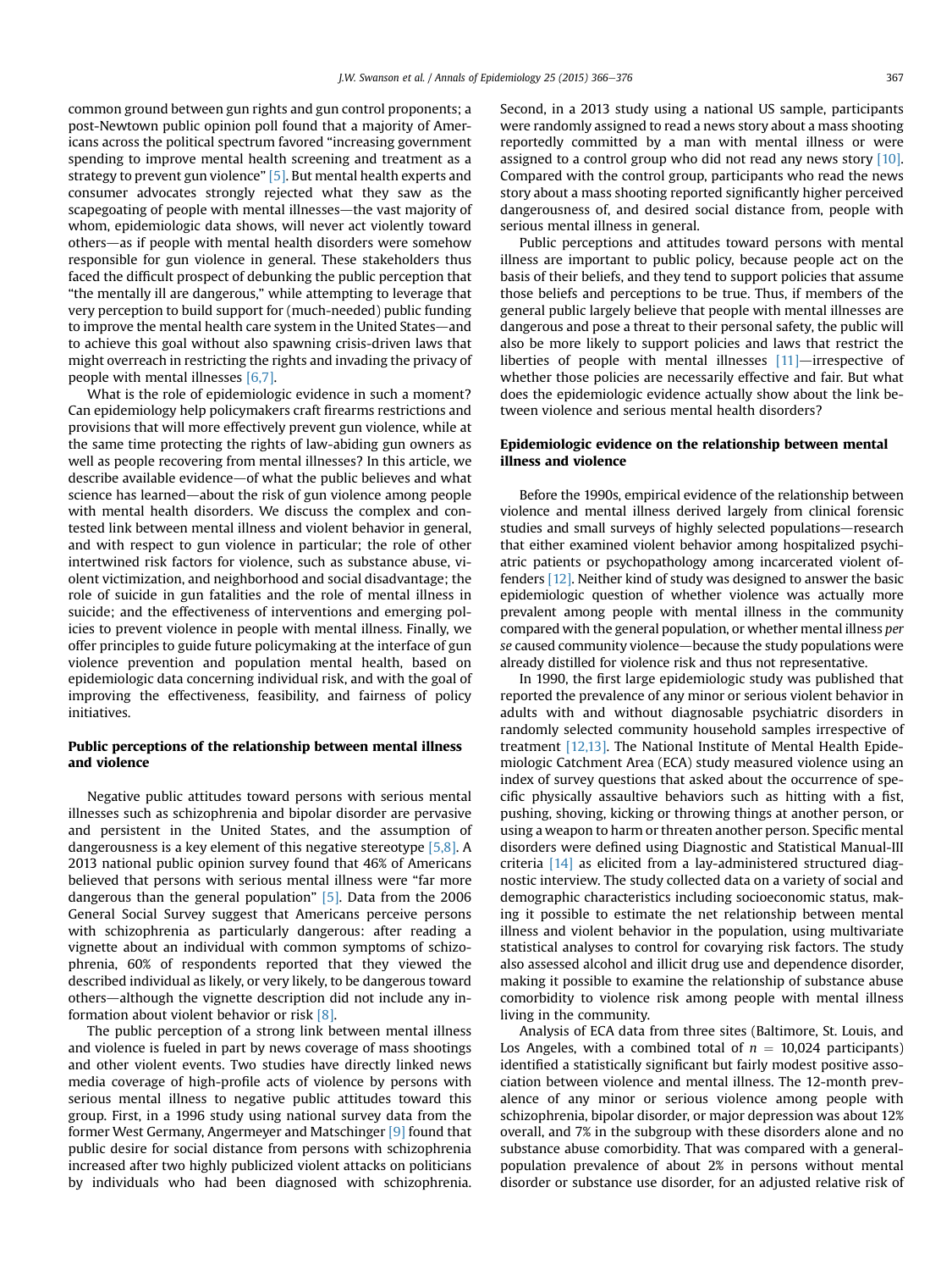3:1 for mental illness alone. Lifetime violence rates (which could include violence that occurred at any time and not necessarily during a period of mental disorder) were estimated at 15% for the population without mental illness, 33% in those with serious mental illness only, and 55% for those with serious mental illness and substance abuse combined.

Perhaps most importantly, the 1-year population attributable risk of violence associated with serious mental illness alone was found to be only 4% in the ECA surveys. Attributable risk takes into account both the magnitude of risk and the number of people in the risk category within the population [\[13\].](#page-9-0) The ECA results implied that even if the elevated risk of violence in people with mental illness were reduced to the average risk in those without mental illness, an estimated 96% of the violence that currently occurs in the general population would continue to occur. The ECA study also found a substantially increased risk of violent behavior within particular demographic subgroups of participants-specifically, younger individuals, males, those of lower socioeconomic status, and those having problems involving alcohol or illicit drug use; these risk factors were statistically predictive of violence in people with or without mental illness [\[13\]](#page-9-0).

The ECA study thus debunked claims on both extremes of the debate about violence and mental illness—from the stigma-busting advocates on the one side who insisted that mental illness had no intrinsic significant connection to violence at all, and from the fearmongers on the other side who asserted that the mentally ill are a dangerous menace and should be locked up; both views were wrong. The facts showed that people with serious mental illnesses are, indeed, somewhat more likely to commit violent acts than people who are not mentally ill, but the large majority are not violent toward others. Moreover, when persons with mental illness do behavior violently, it is often—although not always—for the same reasons that non-mentally ill people engage in violent behavior. In short, violence is a complex societal problem that is caused, more often than not, by other things besides mental illness. (Suicide or self-inflicted harm, is strongly related to mental illness, as will be discussed later in the article.)

After the ECA report, several other notable studies were conducted in the United States examining violent behavior in psychiatric patients. The best known of these is the MacArthur Violence Risk Assessment Study (MVRAS) [\[15\]](#page-9-0), which followed up a cohort of more than 1000 discharged psychiatric inpatients over 1 year in the mid-1990s and used self- and family-report interviews to measure violent outcomes. The MVRAS found that substance abuse comorbidity was responsible for much of the violence in discharged psychiatric patients; indeed, patients who had only mental illness—that is, without substance abuse—had no higher risk of violent behavior than their neighbors in the community, persons selected at random from the same census tracts in which the patients resided. However, because many of the patients lived in disadvantaged high-crime neighborhoods in the inner city and because the base rates of violence among both the patients and community comparison groups were substantially higher than in the ECA study, one interpretation of the MacArthur Violence Risk Assessment Study finding is that the social-environmental influences on violence are stronger than the effects of psychopathology and tend to "wash out" those effects at the population level.

More recently, Van Dorn et al. [\[16\]](#page-9-0) confirmed the basic pattern of the ECA community findings with an analysis of the association between violence and mental illness using data from the National Epidemiologic Survey on Alcohol and Related Conditions—a nationally representative household survey of 32,653 persons in the United States. The National Epidemiologic Survey on Alcohol and Related Conditions study found lower rates of violence than the ECA study did (due in part to some sampling and methodological

differences between the studies), but reported the same general pattern: 2.9% of persons with serious mental illness alone committed violent acts in a year, compared with 0.8% of people with no mental disorders or substance abuse—a statistically significant relative risk, despite a low absolute risk of violence in people with serious mental illness. Those with cooccurring substance use disorder and serious mental illness had a higher rate of violence, 10.0%, but this still meant that a clinician would be wrong nine times of 10 with a blanket prediction that someone will commit a violent act merely because they have a combination of, for example, depression and alcohol use disorder. The inclusion of demographic risk factors in the prediction calculus would improve its accuracy, just as it would for those in the general population without mental illness.

A series of population studies from Nordic countries [\[17,18\]](#page-9-0) and Australia [\[19\]](#page-9-0) also confirmed that there is a modest but significant link between mental disorders and violence in the community. The landmark Dunedin birth cohort study reported similar findings using more sensitive measures of exposure and outcome [\[20\]](#page-9-0). At least 20 studies have examined violence in patients with schizophrenia spectrum disorders in various clinical and community settings. A meta-analyses of this literature reported that the risk of violence was on average three to five times higher for men with schizophrenia, and four to 13 times higher for women with schizophrenia, compared with their counterparts without schizophrenia in the general population [\[21\]](#page-9-0). Odds are substantially higher when homicide is considered as the violence outcome, and for any violence in studies comparing first-episode psychosis patients to population controls. The overall risk increase for violence is similar in bipolar disorder, where a recent meta-analysis synthesized nine studies and reported increased odds of violent outcomes in bipolar patients in the range of 3:1 to 6:1 compared with the general population [\[22\].](#page-9-0) Other disorders with increased risks compared with population controls are traumatic brain injury [\[23\]](#page-9-0), personality disorders [\[24\],](#page-9-0) learning disability or mental retardation [\[25\]](#page-9-0) and depression [\[19,20\].](#page-9-0) Two diagnoses appear to have higher odds of violence than most psychiatric disorders, substance abuse (with odds of  $7-9$ ) [\[21\]](#page-9-0) and antisocial personality disorder [\[24\].](#page-9-0) Assuming causality, population attributable risk fractions for violence range from 2% to 10% for the psychoses [\[21\],](#page-9-0) around 20% for personality disorders (including antisocial personality disorder) [\[24\]](#page-9-0) and between 20% and 25% for alcohol and drug use disorders [\[26\]](#page-9-0).

Studies that have examined the prevalence of violence in psychiatric patients vary widely and systematically by the clinical setting in which the studies are conducted  $[27]$ . As shown in [Figure 1,](#page-3-0) meta-analytic studies have found the lowest rates of violence, on average, in surveys of outpatients in treatment (8%). Higher average rates are seen in studies of discharged hospital patients (13%), and those who present in psychiatric emergency settings (23%). Even higher rates tend to be reported in retrospective studies of involuntarily committed patients (36%) [\[27\]](#page-9-0) and studies of first-episode psychosis patients during the period preceding their first treatment encounter (37%) [\[28\]](#page-9-0). Violence risk in people experiencing a first episode of psychosis is of concern, because these tend to be young adults whose symptoms may go untreated for an extended period before contact with a mental health treatment provider who could intervene; firearms restriction regimes based on background checks of records also will not find them.

With respect to the correlates and hypothesized mechanisms that may lead to violence in people with mental illness, some scholars have theorized that social and economic risk factors such as poverty, crime victimization, involvement with illegal drugs and drug markets, early life trauma exposure, and ambient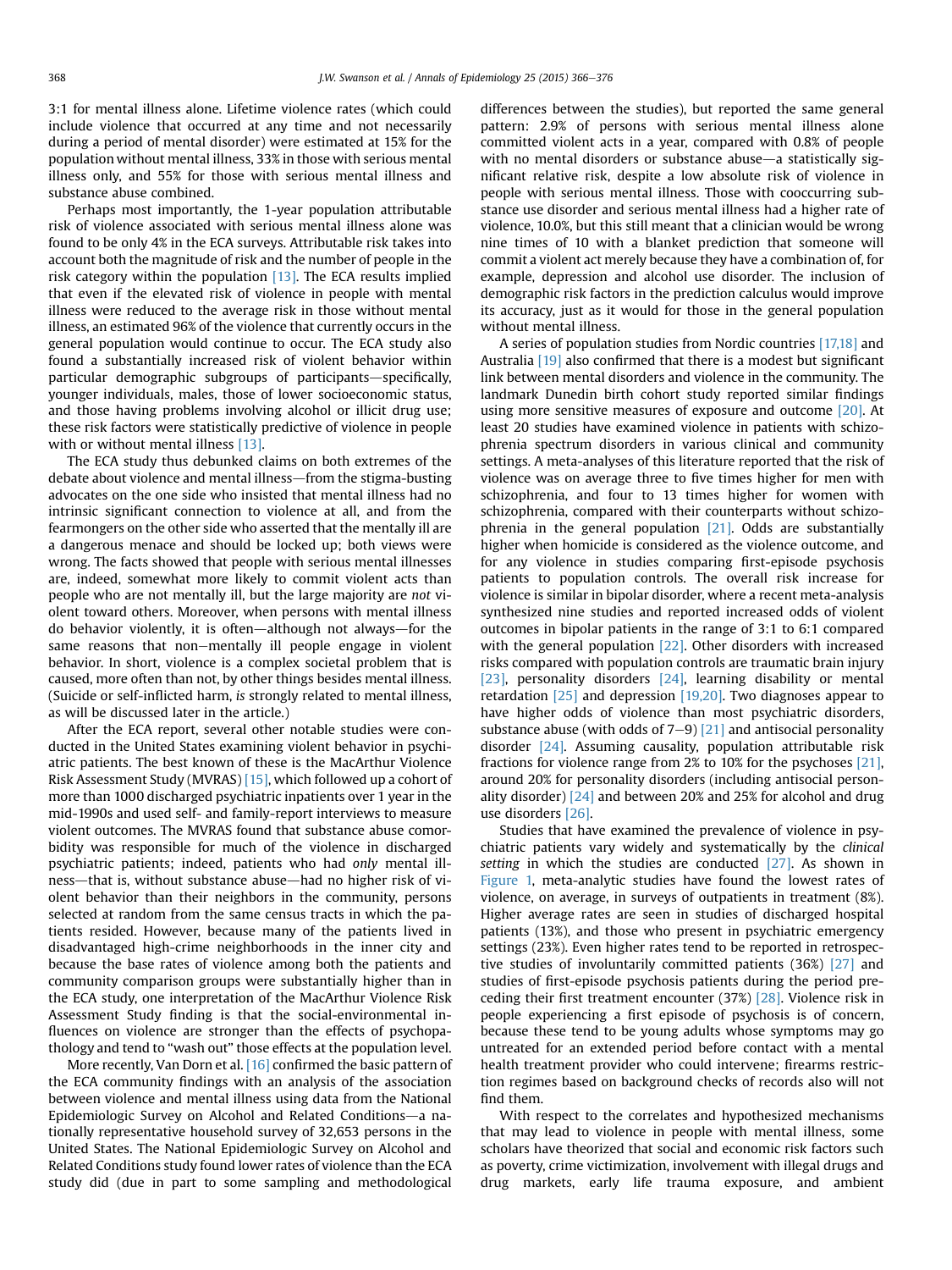<span id="page-3-0"></span>

Fig. 1. Average prevalence of minor to serious violence among persons with serious mental illness by setting of study: meta-analysis of many studies. Sources: Adapted from (1) Choe JY, Teplin LA, Abram KM. Perpetration of violence, violent victimization, and severe mental illness: balancing public health outcomes. Psychiatric Services. 2008; 59:153-164; (2) Large MM, Nielssen O. Violence in first-episode psychosis: a systematic review and meta-analysis. Schizophrenia Research 2011; 125:209-220

neighborhood crime largely account for the apparent link between mental illness and violent behavior toward others [\[29\].](#page-9-0) These studies have reported that persons with serious mental illnesses in the community are often socially disadvantaged over their life course and thus exposed to many covarying risk factors for violence. Along these lines, Swanson et al. [\[30\]](#page-9-0) published a study on the prevalence and correlates of interpersonal violent behavior in a five-state pooled sample of  $n = 802$  adult psychiatric outpatients with serious mental illness who were receiving services in the states' public behavioral health care systems. The study painted a picture of a group of individuals with serious and disabling mental health conditions, but also a marginalized group with very low social capital—mostly unemployed, economically impoverished, typically residing in disadvantaged neighborhoods, often misusing alcohol and illicit drugs, and reporting alarmingly high rates of trauma and violent victimization over their life course. Many of these characteristics and experiences were found to be highly significant correlates of violent behavior. Conversely, participants in the study who merely had a diagnosis of serious mental illness but did not have a history of violent victimization, were not exposed to neighborhood violence, and were not abusing drugs or alcohol, had annual rates of violent behavior in line with the general population without any mental illness—about  $2\%$  [\[30\]](#page-9-0). Evidence from studies in criminology and developmental epidemiology has shown that risk factors for crime and violence are similar in persons with mental illness and in the general population, and that risk exposure often begins early in life [\[31,32\]](#page-9-0). The ECA, MVRAS, and five-state findings tended to support that view, in part.

At the same time, there is evidence that psychiatric symptoms—and particular combinations of symptoms such as delusions, suspiciousness, and extreme anger-can increase violence risk under certain conditions in certain individuals, and that treatment such as antipsychotic medication to reduce these symptoms can, in turn, reduce violence risk [\[33,34\]](#page-9-0). A recent large meta-analysis identified a range of risk factors for violence in persons with psychotic symptoms, which notably included concurrent substance abuse (especially polysubstance abuse) along with antisocial or criminal history, but also identified treatment nonadherence as a significant risk factor in these individuals [\[35\]](#page-9-0). Common risk factors for violence can be potentiated by major psychopathology that goes untreated. Persons with a psychotic disorder and cooccurring substance misuse, in particular, tend to have compounding problems: they may "use the wrong drugs" [\[36\]](#page-9-0) while also failing to take prescribed medication to manage their primary psychiatric symptoms, with the result that psychotic symptoms such as excessive threat perception and hostility can be exacerbated and become more likely to precipitate violence. Cognitive distortion combined with intoxication may also create or worsen conflict in social relationships; aggressive impulses may be disinhibited; and criminogenic social influences that attend the procurement of illegal drugs may, at the same time, increase risk of violent behavior [\[30,37\].](#page-9-0)

Problems with mood and behavioral regulation—impulsivity (a few studies show) [\[38\]](#page-9-0) and excessive anger [\[39\]](#page-9-0), for example-can combine with cognitive distortion to precipitate violent behavior in persons with symptoms of psychosis. A recent study by Coid et al. [\[39\]](#page-9-0) in the United Kingdom examined violence in first-episode psychosis patients and reported that the link between psychotic delusions and violence was mediated by anger. Specifically, when an acutely psychotic individual harbors delusional beliefs that others are threatening to harm him, this may kindle extreme irrational anger toward the object of the imagined malevolence, leading in turn to aggressive or violent behavior, as the normal cognitive controls are impaired. The findings of Coid and associates are not inconsistent with Link's theory of "rationality within irrationality" and "threat/control-override" as an explanation of violence in some persons with psychotic symptoms [\[40\]](#page-10-0).

A complex picture of the violence-psychosis link emerged in the mid-2000s in findings from the National Institute of Mental Health Clinical Antipsychotic Trials of Intervention Effectiveness (CATIE) [\[41\]](#page-10-0). The CATIE project investigated violent outcomes in  $n = 1445$ schizophrenia patients as part of a large multisite randomized clinical trial. The study identified distinct subgroups of schizophrenia patients with different levels of risk for violence and who appeared to behave violently for different reasons-notwithstanding they all had "the same" mental disorder. Specifically, about one-third of the sample had a history of antisocial behavior that preceded the onset of adult psychotic illness and were about twice as likely to have engaged in recent violent behavior (28.2% vs. 14.6%) as their counterparts who did not have antisocial history. Their violent behavior was not significantly correlated with acute psychotic symptoms such as delusions and hallucinations but rather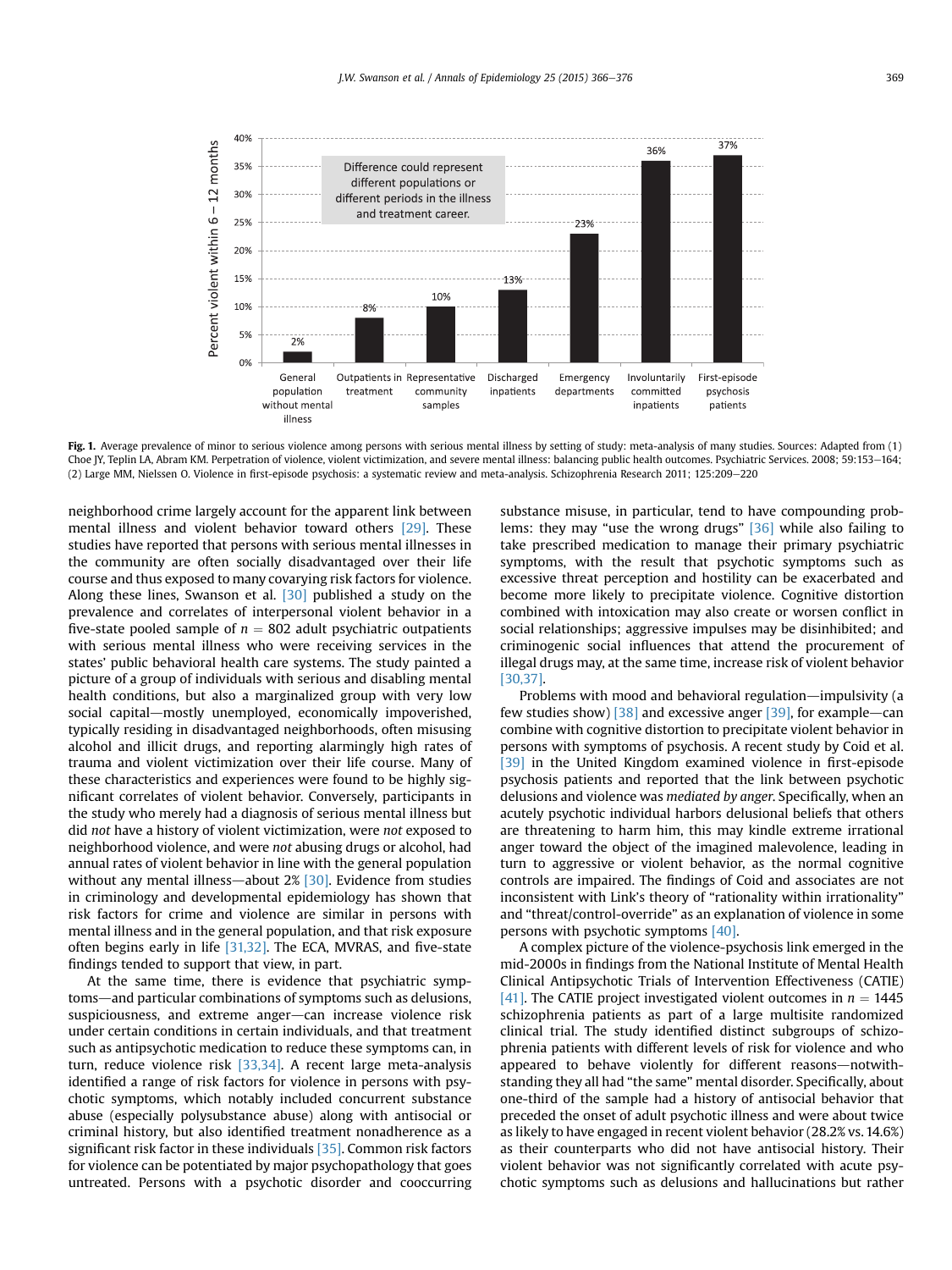was associated with a history of early life victimization and trauma. Furthermore, their risk of violence did not significantly decline when they were adherent with prescribed antipsychotic medications [\[42\]](#page-10-0). At the same time, it seems clear that psychosis clearly contributed to violence in some CATIE participants. The study found, overall, that patients with acutely elevated psychotic symptoms involving a combination of delusional thinking, suspiciousness, and perceived persecution were approximately three times more likely to commit a serious violent act than were patients in whom these symptoms were absent or controlled [\[41\]](#page-10-0).

Although the existing research on aggressive or violent behavior and psychopathology is informative as far as it goes, the goal of synthesizing the evidence into a coherent, comprehensive explanation of violence risk in people with serious mental illnesses—and thus to render gun violence, in particular, somehow predictable and preventable in psychiatric patients-remains elusive. An important reason is that people with schizophrenia and major mood disorders represent highly heterogeneous clinical populations. Scientific explanations of violent behavior in these populations, from the perspective of epidemiology and cognitive neuroscience, may require a synthesis of theories and evidence regarding "instrumental" and "reactive" violent behavior, in the context of what is known regarding the social-environmental and developmental determinants of violence, from social disadvantage to trauma exposure and the lifespan consequences of early childhood victimization [\[30,43,44\]](#page-9-0).

#### Mental illness, guns, and suicide

When suicide is examined as a part of the picture of gun violence, mental illness legitimately becomes a strong vector of concern; it should become an important component of effective policy to prevent firearm violence. Suicides account for 61%of all firearm fatalities in the United States $-19,393$  of 31,672 gun deaths recorded by the Centers for Disease Control and Prevention (CDC) in 2010 [\[1\].](#page-9-0) Suicide is the third leading cause of death in Americans aged 15-24 years, perhaps not coincidentally the age group when young people typically go off to college, join the military, and experience a first episode of major mental illness if it is bound to happen. Data from the CDC's National Violent Death Reporting System showed that a substantial proportion of suicide victims had identified mental health problems  $(21\%-44\%)$  and a documented history of some psychiatric treatment (16%-33%), varying by racial or ethnic background with non-Hispanic white suicide victims being most likely to have documented mental health problems and treatment [\[45\].](#page-10-0) Across the population, many studies have shown that suicide risk is substantially increased in persons with mental disorders. Standardized mortality ratios for suicide are in the range of  $10-20$  for bipolar disorder and depression  $[46]$  and 13 for schizophrenia spectrum disorders, as reported in a recent metaanalysis [\[47\]](#page-10-0). Population attributable risk proportions for suicide associated with mental disorders are in the range of  $47\% - 74\%$ [\[48,49\]](#page-10-0).

What is the mechanism by which mental illness increases suicide risk? A number of systematic reviews have summarized suicide risk factors in different patient groups. "Self-harm"-which seems related to suicide on its face-has consistently been the strongest association, but many studies have reported that concurrent substance abuse and specific psychological symptoms, such as hopelessness, also have strong links with suicide. In those with psychosis or bipolar disorder, concurrent depressive symptoms increase risk [\[50,51\]](#page-10-0). However, one of the clearest findings in the suicide literature is the substantial contribution of environmental factors-notably including the availability of lethal means such as firearms  $[52]$ —and exposure to media reporting of suicide  $[53]$ .

New research demonstrates that household gun ownership in the United States makes a strong independent contribution to increased suicide risk, above and beyond the effects of other covarying risk factors for suicide  $[54]$ . A recent large study in Switzerland found that an enduring decrease in the population suicide rate was attributable to an army reform that halved the number of firearms available in the homes of military reserve personnel. Moreover, it was estimated that only about one in five of the prevented gun suicides resulted in a substitution of suicide by other means [\[55\].](#page-10-0) The importance of access to other kinds of lethal means in suicide has also been demonstrated in a series of longitudinal studies in the United Kingdom. Pack sizes for paracetamol (a mild analgesic like acetaminophen) were reduced, leading to significant decreases in suicide in the general population without obvious substitution of methods. The same pattern of findings was obtained when coproxomol (mild to moderate analgesic) was also restricted [\[56\]](#page-10-0). In Australia, in 1996, access to firearms was broadly restricted after the Port Arthur massacre when 35 people were killed in a rampage shooting. A research study subsequently compared the numbers of mass killings before and after the gun control legislation was introduced: no shooting massacres occurred in the following 10 years, compared with 13 shooting sprees that had occurred in the 18 years before. Large decreases in fatal suicides from guns were also reported. There was no evidence of substitution by other methods for homicides or suicides [\[57\].](#page-10-0)

There has been limited research evaluating the effects of states' gun restrictions on firearms-related violence and suicide. A recent study used state-level multivariate panel regression analysis to examine variations in states' gun-related fatality rates over time as a function of whether states enacted several specific gun control measures. The analysis suggested that gun permit and licensing requirements significantly lowered suicide rates among males [\[58\].](#page-10-0) An earlier study by Ludwig and Cook [\[59\]](#page-10-0) examined the effects of the Brady Law across all states and found that gun background checks and waiting periods significantly reduced suicide in the older population; these results, too, suggested that suicide is preventable by removing or restricting (or even delaying) access to lethal means. In their analysis of the effects of restrictive handgun licensing in the District of Columbia, Loftin et al. [\[60\]](#page-10-0) found that the handgun ban was followed by an abrupt decline (six per month or 23%) in suicide by firearms in the DC. No similar reductions were seen in suicides by other means, and no reductions were seen in neighboring jurisdictions that were not subject to the law. There were also no increases in suicides by equally lethal means, as would be expected if suicidal individuals simply substituted other means for the firearms they could not obtain [\[60\].](#page-10-0)

#### Gun access and mental illness

Are people with mental illness more likely to acquire, possess and carry guns? The National Comorbidity Study-Replication examined rates of gun access, gun carrying, and safe storage among people with and without lifetime mental disorders in the community and found no statistically significant association [\[61\]](#page-10-0). In a large, nationally representative sample of adults residing in the community ( $n = 5692$ ), the National Comorbidity Study-Replication study found that 34.1% of persons with lifetime mental disorders had access to a gun, 4.8% carried a gun, and 6.2% stored a gun in an unsafe manner. Among those without lifetime mental disorders  $(n = 2034)$ , rates were not significantly different: 36.3% had access to a gun, 5.0% carried a gun, and 7.3% stored a gun unsafely. However, persons who reported a prior suicide attempt were significantly less likely to have access to a gun than those who had never attempted suicide (23.8% vs. 36.0%).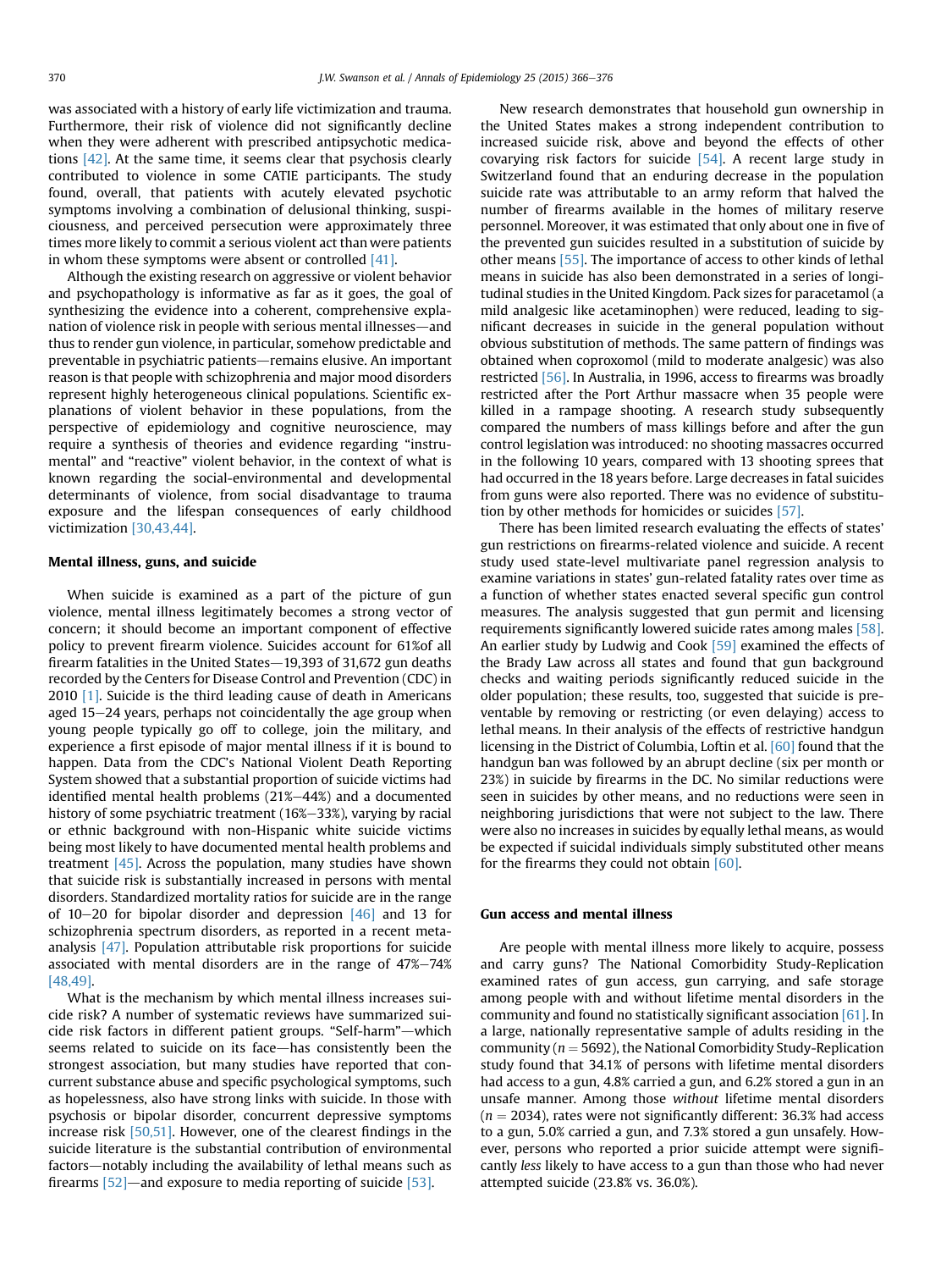#### Predicting risk of future violence

In the aftermath of mass shootings and other violent events, the public and policymakers look for answers to the question of how such an event could have been prevented. When the perpetrator is reported to have had a mental illness, questions arise about why he was not identified and treated before committing a major act of violence. The issue of predicting risk of future violence among people with mental illness is central to the development of policy responses to mental illness and violence. Policies intended to keep guns out of the hands of people with mental illness who are likely to be violent depend on clinicians to accurately identify which individuals are likely to be violent. However, research evidence shows that risk prediction, particularly for statistically rare events like mass shootings, is a very inexact science.

In a study conducted by Charles Lidz et al. [\[62\]](#page-10-0) in the early 1990s, the researchers prospectively followed a sample of 357 psychiatric patients who were seen in emergency settings and clinically assessed as likely to be violent, along with a matched sample of patients who were not predicted to be violent. They conducted structured interviews with the patients and collateral informants to assess the occurrence of violent behavior over a 6-month period, and they compared the rates of violence in the two groups. The study found that psychiatrists' predictions of which patients would be violent, based on their clinical assessments in the emergency setting, turned out to be only slightly more accurate than flipping a coin; and they were no better than chance at predicting violence in female patients. Subsequent studies have found that actuarial prediction schemes and structured risk-assessment instruments can moderately improve the accuracy of violence prediction in persons with mental illness, and that psychiatrists are at least better at ruling out who is not going to be violent than they are at predicting who is going to commit a violent act  $[63]$ . But such elaborate protocols are time consuming, expensive, and far from standard in practice.

## The federal policy approach to preventing gun violence involving people with serious mental illness

Policy options to prevent gun violence in the United States are constrained by a constitutionally protected individual right to own firearms, as the second Amendment to the US Constitution has been interpreted by the US Supreme Court in the Heller [\[64\]](#page-10-0) and McDonald [\[65\]](#page-10-0) decisions striking down broad handgun bans in the District of Columbia and in Chicago, respectively. However, the Court's opinions left in place longstanding prohibitions on firearms for persons with a history of a felony conviction or mental health adjudication such as involuntary civil commitment to a psychiatric hospital. Federal firearm restrictions related to mental illness have existed since 1968, but largely remained unimplemented until the 1990s. In 1968, following the assassinations of Sen. Robert F. Kennedy and Dr. Martin Luther King, Jr., Congress passed the Gun Control Act [\[66\],](#page-10-0) which categorically prohibited people from buying firearms if they had ever been involuntarily committed to a mental hospital or "adjudicated as a mental defective." As defined specifically in the federal regulations, the exclusion covers anyone who has been determined by an authoritative legal process to be dangerous or incompetent to manage their own affairs due to a mental illness and also covers criminally accused individuals found incompetent to stand trial or acquitted by reason of insanity. In the 1960s, the exclusion would have applied to a massive number of people in the United States. Large state mental hospitals were still the primary locus of care for people with serious and disabling disorders such as schizophrenia and bipolar disorder. Since then, civil commitment reforms and deinstitutionalization have radically



Fig. 2. Violence risk varies among people with serious mental illness who are involuntarily committed: characteristics of violent behavior in 4 months before involuntary hospital admission (Duke Mental Health Study;  $n = 331$ ). Source: Swanson J, Borum R, Swartz M, Hiday V. Violent behavior preceding hospitalization among persons with severe mental illness. Law & Human Behavior. 1999; 23:185-204.

diminished and reshaped the ranks of the involuntarily committed  $[67,68]$ , but the original mental health-focused firearm prohibitions that were enacted in 1968 remain unchanged.

The rationale for linking legal gun restrictions to involuntary commitment history rested on several assumptions. First, the law assumed that serious mental illnesses, of the sort that landed people in mental hospitals against their will, were strongly and causally associated with risk of violent behavior. Second, it assumed that people with these dangerous mental health conditions would inevitably come to the attention of psychiatrists, who could then reliably discern risk of violence and would confine the appropriate patients to a mental hospital. Third, it assumed that discharged involuntary psychiatric patients would always carry with them some risk of relapse of their dangerous mental health conditions and thus should be prohibited indefinitely from obtaining firearms. And the final assumption was that a mere "law on the books," even without a background check database in effect to implement it, could deter most prohibited individuals from purchasing firearms from a licensed gun dealer; either they would not try to buy a gun or they would truthfully disclose their gun-disqualifying mental health histories in the attempt and thus be stopped. As it turned out, epidemiologic research found flaws in all of these assumptions, pointing to the need for policy reforms and more concerted implementation efforts [\[69\].](#page-10-0)

As we have already discussed, subsequent large epidemiologic studies of community-representative samples reported that mental illnesses only moderately increased the relative risk of any violence, that is, assaultive behaviors ranging from slapping or shoving someone to using a weapon in a fight  $[12,16]$ . Moreover, the absolute risk was very low; the vast majority of people with diagnosable serious psychiatric disorders, unless they also had a substance use disorder, did not engage in violent behavior. Even among those who were involuntarily committed, violence risk varied widely (as shown in a North Carolina study with findings illustrated in Figure 2). As for the remaining assumptions underlying the 1968 Gun Control Act's mental health prohibitions, it turned out that dangerous individuals with mental health conditions often did not seek treatment before they did something harmful. Clinicians could not reliably predict violence in the patients they saw and may often have committed the wrong people for the wrong reasons. At the state level, idiosyncratic commitment policies and practices evolved [\[70\]](#page-10-0), resulting in wide variations in rates of involuntary admissions from state to state. Considering the most recent US data available, among patients readmitted to state psychiatric hospitals in 2012 the proportion of involuntary versus voluntary admissions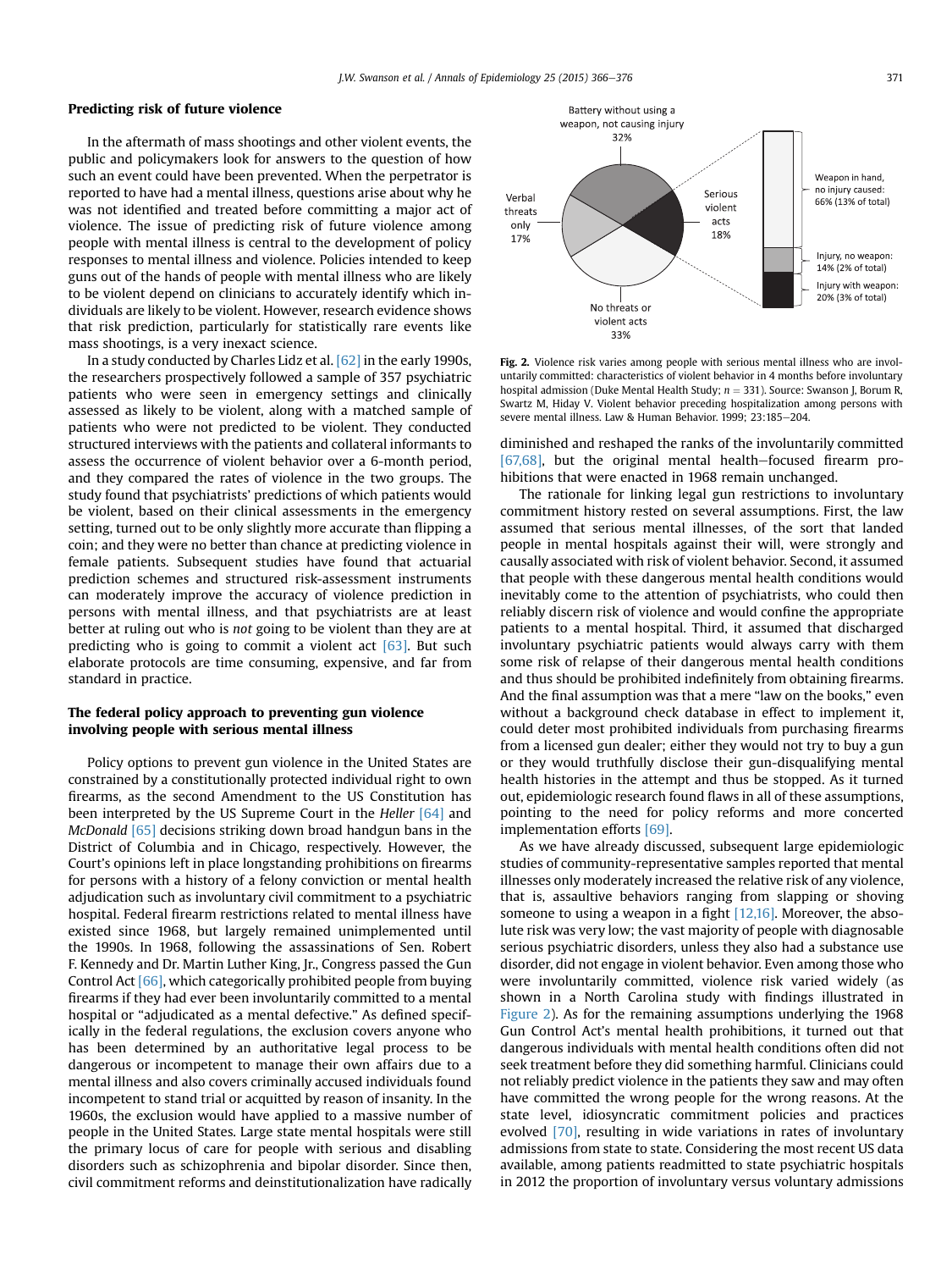

Fig. 3. Accumulation of MH records in National Instant Check System. Sources: (1) Federal Bureau of Investigation. National Instant Criminal Background Check System (NICS) operations 2012; 2013; [http://www.fbi.gov/about-us/cjis/nics/reports/2012-operations-report;](http://www.fbi.gov/about-us/cjis/nics/reports/2012-operations-report) (2) Federal Bureau of Investigation (FBI). Active Records in the NICS Index. 2013; <http://www.fbi.gov/about-us/cjis/nics/reports/active-records-in-the-nics-index-113013.pdf>

varied by state from 26% to 100%, with the state average being 83% [\[71\]](#page-10-0). Thus, patients with the same moderate risk of violence would likely be committed in one state and not another, and thus would be gun-disqualified in one state and not another. Furthermore, there were many people with a history of involuntary commitment who did not have a continuing risk of violence or at least no higher risk than that found in the general population.

In 1993, Congress passed the Brady Handgun Violence Prevention Act [\[72\]](#page-10-0), which instituted federal background checks for people attempting to buy guns from licensed dealers and reaffirmed the prohibited categories that the Gun Control Act had promulgated. The Brady law also provided for a national electronic registry in which states could deposit their records of persons prohibited from having a gun, and in 1998, the National Instant Criminal Background Check System (NICS) went into effect. However, many states failed to report mental health records to the NICS system due to concerns about confidentiality and lack of data systems connecting mental health and criminal justice agencies [\[72\]](#page-10-0). In 2007, the mass shooting at Virginia Polytechnic Institute and State University motivated Congress to swiftly pass the NICS Improvement Act (NICSA), which was signed into law by President George W. Bush on January 5, 2008 [\[73\]](#page-10-0). The NICSA used Department of Justice grants to incentivize states to report their gun-disqualifying mental health records to the NICS and also required states receiving the grants to institute Federal Bureau of Investigation-approved "relief from disabilities" programs for restoring gun rights to nondangerous persons whose rights have been rescinded due to a disqualifying mental health record.

Some advocates believe that the answer to preventing gun rampages by disturbed individuals is merely to continue to extend the reach of states' reporting to the NICS. Mayors Against Illegal Guns released a report in 2012 tallying the number of mental health records each state has submitted to the NICS and ranking each state's reporting performance [\[74\]](#page-10-0). The report stated that nearly 5 years after Congress enacted the NICSA, only about half the states have submitted more than a negligible proportion of their mental health records. The not-so-implicit message was that states' spotty reporting of mental health records to the background check database is partly to blame for the senseless deaths in mass shootings.

But as we have seen, evidence suggests that even if we could completely eliminate mental illness as a violence risk factor, the population prevalence of violent acts toward others would go down by less than 4%.

As shown in Figure 3, the number of gun-disqualifying mental health records submitted to the NICS has increased nearly 10-fold in the 5 years since the Virginia Tech shooting and enactment of the NICSA—from about 300,000 (7% of federal disqualifying records in the NICS index) in 2007 to about 3 million (nearly one-third of federal disqualifying records in the NICS index) by the end of 2013 [\[75,76\]](#page-10-0). During the 3 years from 2000 through 2013, the system processed over 50 million background checks on prospective gun purchasers. However, more than 99% of gun-disqualifying mental health records archived in the NICS have not resulted in any denials of attempted firearms purchases by prohibited individuals [\[75\].](#page-10-0)

Meanwhile, a growing body of scientific evidence would seem to call into question the efficacy of our current federal gun laws and their state-level implementation as a reliable and comprehensive way to identify the small proportion of persons with serious mental illnesses who do pose a risk of gun violence toward others or self and to effectively deter such individuals from obtaining access to firearms and committing violent crimes or harming themselves [\[69\]](#page-10-0). There are several plausible reasons why mental health restrictions on firearms—as currently implemented in the cursory background-check systems that many states use—may fall short of their intended goal and thus need to be improved.

In the first place, some people who are at risk of harming others or themselves, such as those experiencing a first episode of psychosis, have no official record in the courts, mental health, or criminal justice systems; record searches for "red flags" will not find them. Others who are at risk, such as individuals who contemplate suicide, may have a record in the mental health treatment system but no history of mental health adjudication that would legally prohibit them from firearms; even an involuntary admission to a hospital during a mental health crisis does not, by itself, restrict a person's right to buy a gun in most states, unless the person is formally committed in a court proceeding. And some individuals who are legally disqualified may have been committed to a private facility whose records are not made available to the state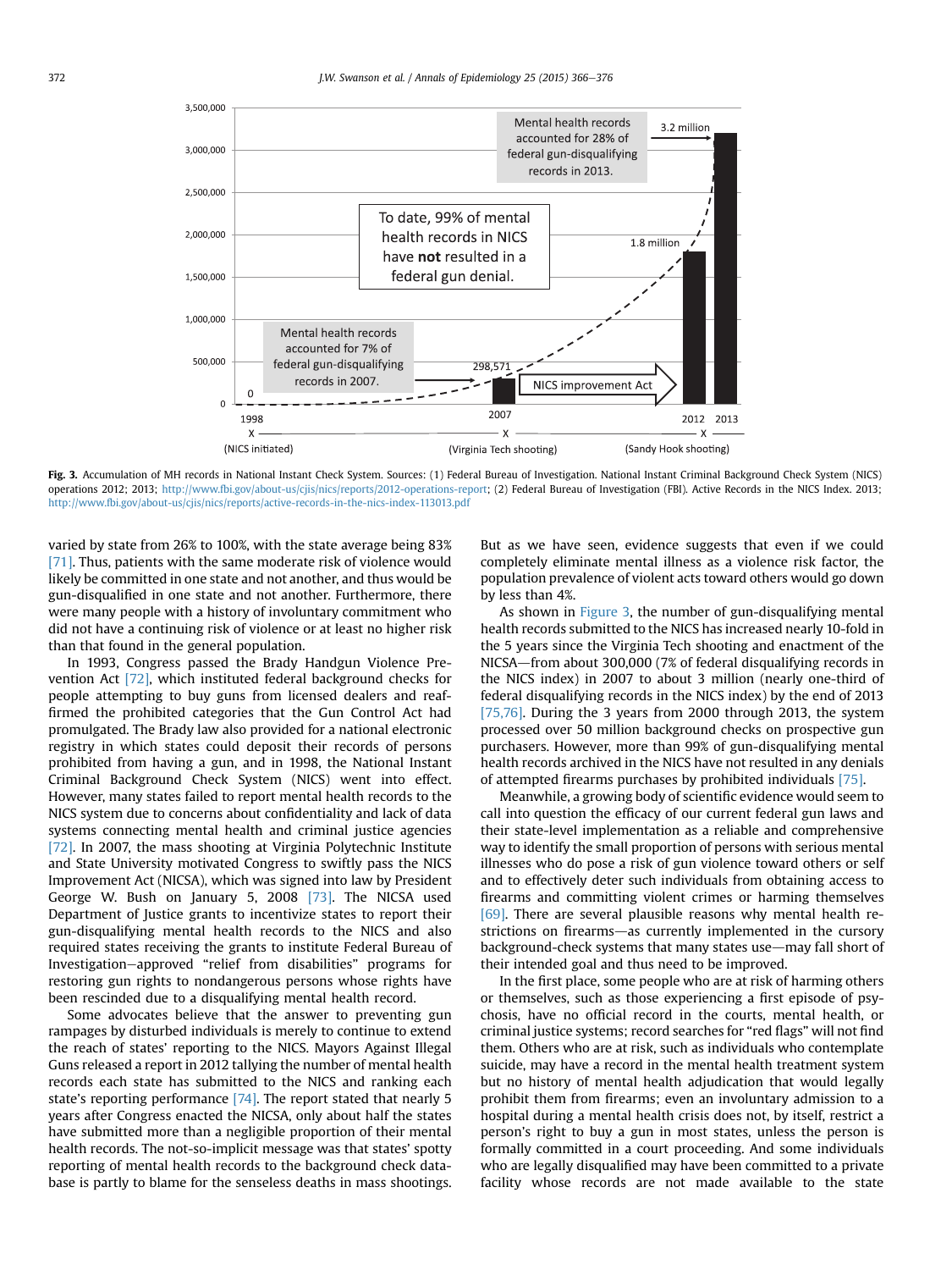

Fig. 4. Mean monthly predicted probabilities of first violent crime for persons with serious mental illness with and without a gun-disqualifying mental health record, before and after NICS reporting began in Connecticut ( $n = 23,282$ ). Note: analysis excludes persons with disqualifying criminal records. Source: Adapted from Swanson JW, Robertson AG, FrismanLK, NorkoMA, Lin HJ, Swartz MS, Cook PJ. Preventing gun violence involving people with serious mental illness. In Webster DW and VernickJS editors. Reducing gun violence in America: informing policy with evidence and analysis. Baltimore: Johns Hopkins University Press; 2013:33–51.

authorities to report to the background check database. Even when a person has a gun-disqualifying record reported to NICS, this does not necessarily limit his or her ability to purchase a gun from a private party, online, or at a gun show; for that, we would need universal background checks. Finally, it must be noted that a substantial proportion of Americans—over 50%, in some states  $[77]$  live in households with existing guns and thus may not need to legally purchase a new firearm to carry out a violent act if so inclined. Household gun ownership rates at the state level are a significant positive predictor of both homicides and suicides [\[52,78\].](#page-10-0)

## Effectiveness of background checks: the Connecticut NICS study

Despite all the barriers to the effectiveness and implementation of background checks, what has been missing until recently is a direct evaluation of the law and policy in a single state, using longitudinal individual-level outcome data for people with serious psychiatric disorders who have been subjected to the law's strictures and exposed to the NICS-reporting policy, compared with those who have not. A new study in Connecticut [\[69\]](#page-10-0) has now provided the first empirical evaluation of the effectiveness of gun-purchaser background checks based on the federal mental health prohibited categories and a state's policy of reporting records to the National Instant Check System. Researchers matched records from the Connecticut's mental health, criminal justice, and court systems over an 8-year period for 23,292 adults who had been diagnosed with schizophrenia, bipolar disorder, or major depression, and hospitalized either voluntarily or involuntarily. The study first examined the prevalence of gun-disqualifying criminal records and mental health adjudications, as well as the overlap between these two categories of disqualification in the sample. The researchers then used quasiexperimental analysis to compare month-by-month trends in violent crime outcomes among the gun disqualified and not disqualified, before and after NICS reporting began in 2007.

The Connecticut study reported a difference in effectiveness between two key groups: people who are clients of the public behavioral health care system and do not have criminal records, and those who are dually involved with the criminal justice system and the behavioral health system. In the first group, the study found that the Brady Law was not effective until after Connecticut began reporting gun-disqualifying mental health records to the NICS in compliance with the NICSA. After 2007, when comprehensive NICS reporting began, the risk of violent crime in gun-disqualified persons was reduced to levels slightly below the risk found in their counterparts who were never disqualified. Specifically, violent crime risk declined from 6.7% to 3.9% annually, or 53%; violent crime declined significantly less in the comparison group with only voluntary (not gun disqualifying) hospitalizations, from 5.9% to 3.9% annually, or 34%, as shown in Figure 4. The NICS reporting effect could be credited with the prevention of an estimated 14 violent crimes per year among the 1118 people with a mental health disqualification. However, because only a small fraction (about 7%) of the study population of persons with serious mental illness was affected by the disqualifying policy, the overall impact on violent crime was very small-less than one half of 1% reduction: 598 crimes instead of 612 expected crimes among 15,524 people with mental illness.

In the second group—those who had gun-disqualifying criminal records-the researchers found that the Brady Law strictures had no effect on reducing risk of violent crime recidivism. Indeed, being criminally disqualified was a marker for significantly increased risk of committing a future violent crime. To the extent that guns were involved in the commission of these crimes by people who could not legally buy a gun, it is clear that the perpetrators did not need to patronize a federally licensed gun dealer and undergo a background check; other means and suppliers abound for those willing to exploit them.

Thus, the existing federal criteria for gun-disqualifying mental health records are far from perfect; they are both overinclusive and underinclusive. Still, the criteria are correlated with increased risk of violent crime [\[69\].](#page-10-0) The results from this study, limited to a single state, also show that the laws can work to reduce violent crime initiation in people with serious mental illness, but only when enforced through a background check system that contains the records of disqualified individuals. Merely having a law on the books that rescinds gun rights in conjunction with involuntary commitment is not effective in reducing risk of a first violent crime. However, for people not already disqualified from purchasing a gun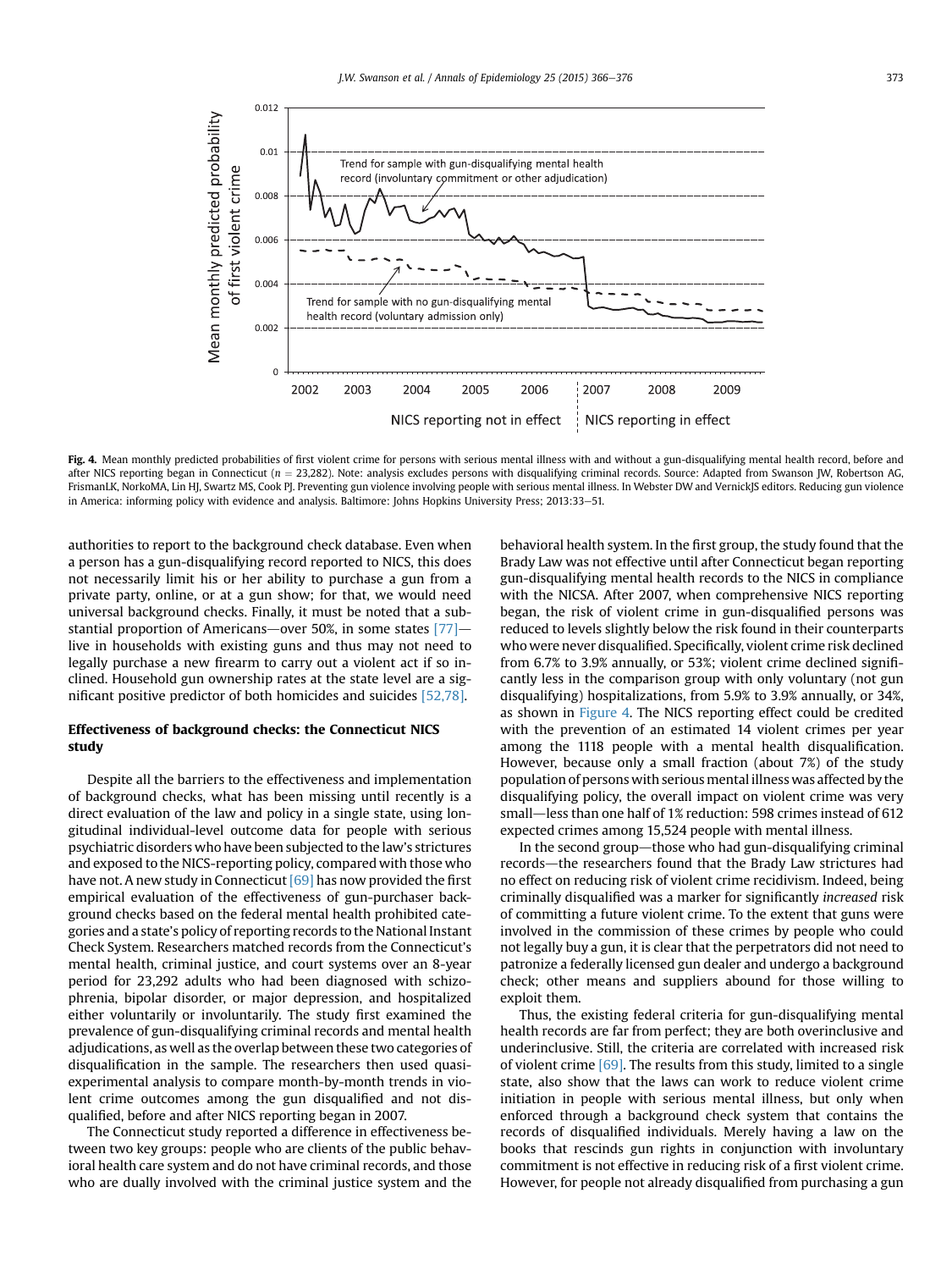by dint of a criminal history, having a mental health adjudication record archived in the NICS can significantly reduce risk of a first violent crime.

# State policy approaches to preventing gun violence involving people with mental illness

Many state laws mirror federal mental illness gun prohibitions, but states have also implemented a variety of additional policies. California prohibits firearm purchase and possession for 5 years for individuals subjected to short-term emergency involuntary hospitalizations, in addition to those subject to full involuntary commitments [\[79\].](#page-10-0) Florida prohibits people from accessing firearms if they have been initially admitted involuntarily to a psychiatric hospital, even if they subsequently agree to remain in the hospital voluntarily [\[80\].](#page-10-0) In the aftermath of the Newtown shooting, New York enacted the NY Secure Ammunition and Firearms Enforcement Act of 2013, a controversial law that required mental health professionals to report to law enforcement any patients considered to pose a substantial risk of violence, so that the police could check the reported patient's name against the state's handgun permit registry and remove his or her handguns [\[81\]](#page-10-0).

Indiana [\[82\]](#page-10-0) and Connecticut [\[83\]](#page-10-0) both have laws that allow law enforcement to remove firearms from individuals exhibiting dangerous behavior (who may or may not have mental illness). Illinois, in 2013, passed a "concealed carry" law [\[84\]](#page-10-0) that included extensive new requirements for mental health clinicians and others to report persons to the Firearms Owner Identification system. Persons who must be reported include individuals who have been admitted to a psychiatric hospital and those determined to have a developmental or intellectual disability [\[85\]](#page-10-0). To date, the effectiveness of such policies has not been studied. These laws may be well intentioned but could risk unintended adverse consequences, such as deterring people with mental health problems from seeking care voluntarily, and reinforcing stigma associated with mental illness [\[6,7\].](#page-9-0)

## Lessons learned and new opportunities for policy

Epidemiologic and other research data on the prevalence and correlates of gun violence involving people with mental illness make it clear that this is a multifaceted problem whose solution will require a range of policy approaches and reforms working together. As we have demonstrated throughout this article, there are a number of gaps in our knowledge about mental disorders, gun violence, and effective policies to reduce the risk of gun violence and suicide. President Obama recently issued a Presidential Memorandum directing the CDC and other scientific agencies to conduct such research, but it will take time and appropriation of funding to address the knowledge gaps, a challenging task under any circumstances, but particularly difficult in a political environment where firearms policy (whether evidence-based or not) remains a highly contentious field of discourse.

Gallup polling data from January, 2013 showed that 48% of adult Americans blame the mental health system "a great deal" for mass shootings in the United States, whereas fewer (40%) blame easy access to guns; an inadequate mental health system is perceived as the top cause of mass shootings [\[86\]](#page-10-0). Our failing mental health-care system on the one hand and gun violence on the other are each complex, important, but different public health problems facing the US—problems that intersect at their edges. More research to support effective policies and implementation is needed in both arenas. Public attention to the mass shootings—too often fueled by illinformed and sensationalized media portrayals that

overgeneralize the connection between mental illness and violence—must be redirected and channeled to build support for evidence-based policies both to improve mental health care and reduce gun violence, in ways that will promote public safety without increasing stigma and unnecessarily infringing on the rights and privacy of people with mental health conditions.

Calls for increased research funding on gun violence prevention and policy development are being heard from several quarters. A gun policy summit of national experts (including two of the authors) convened at the Johns Hopkins Bloomberg School of Public Health in January, 2013, and recommended that "[t]he federal government ... provide funds to the Centers for Disease Control and Prevention, the National Institutes of Health, and the National Institute of Justice adequate to understand the causes and solutions of gun violence, commensurate with its impact on the public's health and safety" [\[87\].](#page-10-0) Similarly, a 2013 report from a partnership of the National Physicians Alliance and the Law Center to Prevent Gun Violence recommended "[b]uilding an evidence-based approach to gun violence prevention, which includes restoration of robust funding and training for epidemiologic research in this area (e.g., through the National Institutes of Health and the Centers for Disease Control and Prevention) and gathering data that track gunrelated deaths and injuries, safety interventions, and the impact of measures to reduce the incidence of gun violence over time" [\[88\].](#page-10-0) An article authored by physicians in family medicine and internal medicine calls for "Federal legislation or rule making [that] could help define national standards and guidelines on what constitutes mental and physical competence to carry a concealed weapon and who can make those assessments [along with] additional research [to] help establish standards ... "[\[89\]](#page-10-0).

In 2013, the Consortium for Risk-Based Firearm Policy, a group of the nation's leading researchers, practitioners, and advocates in gun violence prevention and mental health, convened to review the relevant research evidence and formulate policy recommendations [\[90,91\]](#page-10-0). The groups' recommendations, which are based on much of the epidemiologic evidence summarized in this article, include the following:

Recommendation 1: The federal government should clarify and refine existing mental health firearm disqualification criteria relating to involuntary commitment, and state laws should be strengthened to temporarily prohibit individuals from purchasing or possessing firearms after a short-term involuntary hospitalization. Concurrently, the process for restoring firearm rights should be modified to better protect the public while being fair to individuals who seek to regain their rights.

Recommendation 2: Congress and state legislatures should enact new restrictions on purchase and possession of firearms by individuals whose behavior presents evidence-based risk factors for violence. Categories of persons prohibited from firearms on a temporary basis should be expanded to include individuals convicted of a violent misdemeanor, subject to a temporary domestic violence restraining order, convicted of two or more offenses for driving while intoxicated or driving under the influence of alcohol or drugs in a period of 5 years, or convicted of two or more misdemeanor crimes involving a controlled substance in a period of 5 years. Focusing on these and other known and identifiable risk factors as the criteria for limiting firearm access, rather than relying primarily on existing status-based mental health criteria, will more effectively target those who are likely to be a danger to others or themselves.

Recommendation 3: States should develop a mechanism to authorize law enforcement officers to remove firearms when they identify someone who poses an immediate threat of harm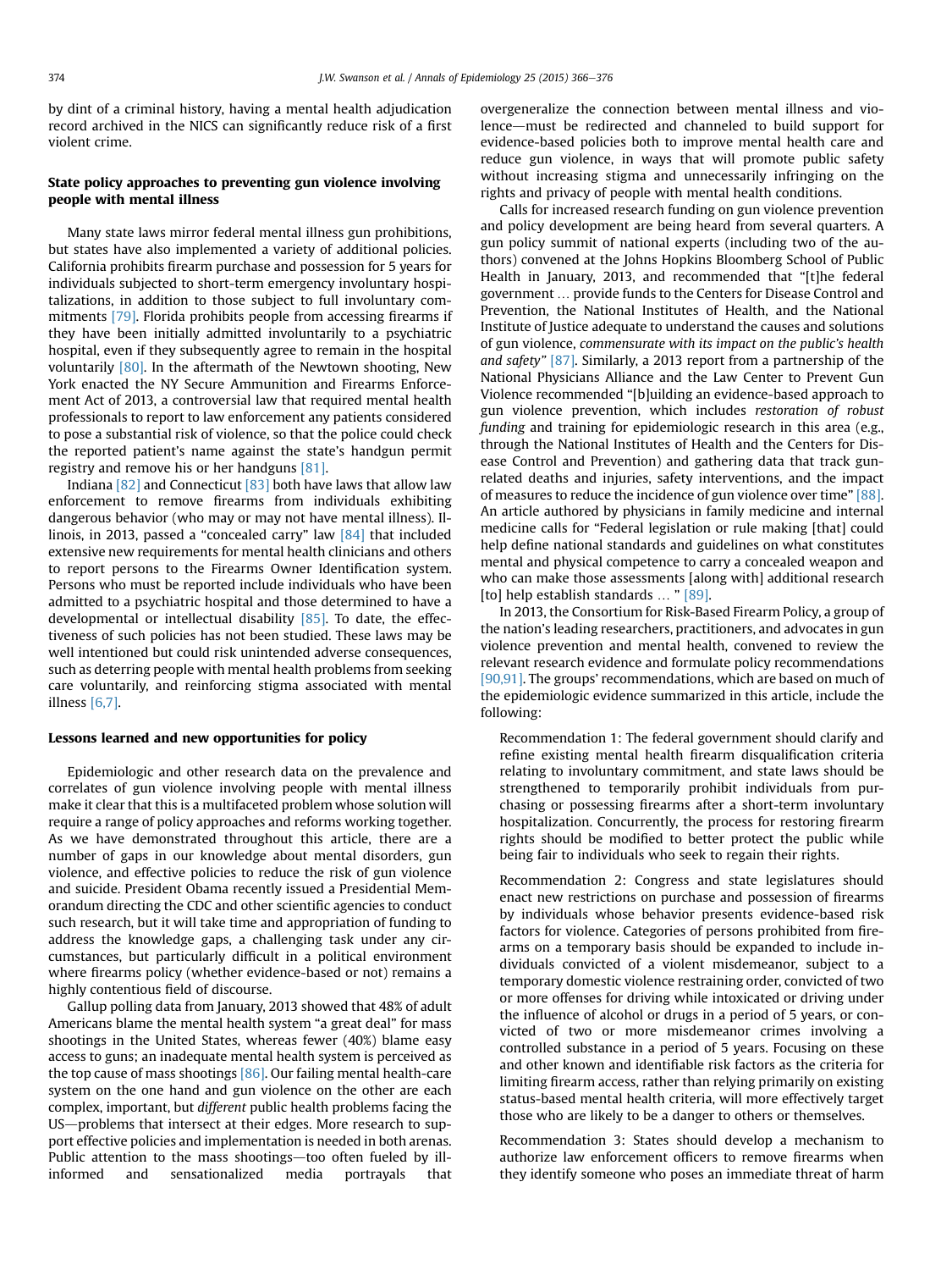<span id="page-9-0"></span>to self or others. States should also create a mechanism authorizing law enforcement officers to request a warrant authorizing removal of firearms when the risk of harm to self or others is credible, but not immediate. In addition, states should create a new civil restraining order process to allow family members and intimate partners to petition the court to authorize removal of firearms and to prohibit firearm purchase and possession temporarily based on a credible risk of physical harm to self or others, even when domestic violence is not an issue.

#### Conclusions

We do not know in advance the specific form and features of the most effective policies that will address the national problem of gun violence and suicide at its interface with mental health problems, services, and systems. We do know that such policies must work together to target the diverse web of causal pathways that are involved with the problem, and we do know that the strategy must balance a commitment to public safety and respect for persons with serious mental illness as well as the constitutionally protected rights of lawful gun owners [\[92\]](#page-10-0). Policies must be pursued, which do not further stigmatize individuals with serious mental illness or discourage them from seeking mental health treatment. Evidence is clear that the large majority of people with mental disorders do not engage in violence against others, and that most violent behavior is due to factors other than mental illness. However, psychiatric disorders, such as depression, are strongly implicated in suicide, which accounts for more than half of gun fatalities. An emphasis on timesensitive risk for violence or suicide, as the foundation of evidencebased criteria for prohibiting firearms access, would be a more productive policy approach to prevent gun violence than focusing broadly on mental illness diagnoses and a record of involuntary psychiatric hospitalization at any time in one's life.

#### Acknowledgment

Dr. Swanson's research effort was support by grant funding from the National Institute of Mental Health (K02-MH67864), the National Science Foundation (SES-1060949), the Robert Wood Johnson Foundation's program on Public Health Law Research, the Brain and Behavior Research Foundation, and the Elizabeth K. Dollard Trust. Dr. Fazel received funding from the Wellcome Trust (095806). Dr. Mays was supported by the National Institute of Health's National Institute for Minority Health and Health Disparities (MD006923).

#### References

- [1] Centers for Disease Control and Prevention (CDC). Injury Prevention & Control: Data & Statistics. Web-based Injury Statistics Query and Reporting System (WISQARSTM).Fatal Injury Data and Nonfatal Injury Data, 2013. [http://www.](http://www.cdc.gov/injury/wisqars/index.html) [cdc.gov/injury/wisqars/index.html](http://www.cdc.gov/injury/wisqars/index.html).
- [2] [Webster DW, Vernick JS, editors. 2013. Reducing gun violence in America:](http://refhub.elsevier.com/S1047-2797(14)00147-1/sref1) [informing policy with evidence and analysis. Baltimore, MD: Johns Hopkins](http://refhub.elsevier.com/S1047-2797(14)00147-1/sref1) [University Press; 2013](http://refhub.elsevier.com/S1047-2797(14)00147-1/sref1).
- [3] [Goss K. The missing movement for gun control in America. Princeton:](http://refhub.elsevier.com/S1047-2797(14)00147-1/sref2) [Princeton University Press; 2008](http://refhub.elsevier.com/S1047-2797(14)00147-1/sref2).
- [4] The Economist. Why the NRA keeps talking about mental illness, rather than guns." Lexington's Notebook, The Economist. May 13, 2013. [http://www.](http://www.economist.com/blogs/lexington/2013/03/guns-and-mentally-ill) [economist.com/blogs/lexington/2013/03/guns-and-mentally-ill](http://www.economist.com/blogs/lexington/2013/03/guns-and-mentally-ill).
- [5] [Barry CL, McGinty EE, Vernick JS, Webster DW. After Newtown](http://refhub.elsevier.com/S1047-2797(14)00147-1/sref3)-[Public opinion](http://refhub.elsevier.com/S1047-2797(14)00147-1/sref3) [on gun policy and mental illness. N Engl J Med 2013;368:1077](http://refhub.elsevier.com/S1047-2797(14)00147-1/sref3)-[81.](http://refhub.elsevier.com/S1047-2797(14)00147-1/sref3)
- [6] [Appelbaum PS. Public safety, mental disorders, and guns. JAMA Psychiatry](http://refhub.elsevier.com/S1047-2797(14)00147-1/sref4) 2013:70:565-[6.](http://refhub.elsevier.com/S1047-2797(14)00147-1/sref4)
- [7] [Swanson JW. Mental illness and new gun law reforms: the promise and peril](http://refhub.elsevier.com/S1047-2797(14)00147-1/sref5) [of crisis-driven policy. JAMA 2013;309:1233](http://refhub.elsevier.com/S1047-2797(14)00147-1/sref5)-[4.](http://refhub.elsevier.com/S1047-2797(14)00147-1/sref5)
- [8] [Pescosolido BA, Martin JK, Long JS, Medina TR, Phelan JC, Link BG.](http://refhub.elsevier.com/S1047-2797(14)00147-1/sref6) "A disease like any other"[? A decade of change in public reactions to schizophrenia,](http://refhub.elsevier.com/S1047-2797(14)00147-1/sref6) [depression, and alcohol dependence. Am J Psychiatry 2010;167\(11\):1321](http://refhub.elsevier.com/S1047-2797(14)00147-1/sref6)-[30.](http://refhub.elsevier.com/S1047-2797(14)00147-1/sref6)
- [9] [Angermeyer MC, Matschinger H. The effect of violent attacks by schizophrenic](http://refhub.elsevier.com/S1047-2797(14)00147-1/sref7) [persons on the attitude of the public towards the mentally ill. Social Sci Med](http://refhub.elsevier.com/S1047-2797(14)00147-1/sref7) [1996;43\(12\):1721](http://refhub.elsevier.com/S1047-2797(14)00147-1/sref7)-[8](http://refhub.elsevier.com/S1047-2797(14)00147-1/sref7).
- [10] [McGinty EE, Webster DW, Barry CL. Effects of news media messages about](http://refhub.elsevier.com/S1047-2797(14)00147-1/sref8) [mass shootings on attitudes toward persons with serious mental illness and](http://refhub.elsevier.com/S1047-2797(14)00147-1/sref8) [public support for gun policies. Am J Psychiatry 2013;170:494](http://refhub.elsevier.com/S1047-2797(14)00147-1/sref8)-[501](http://refhub.elsevier.com/S1047-2797(14)00147-1/sref8).
- [11] [Pescosolido BA, Monahan J, Link BG, Stueve A, Kikuzawa S. The public](http://refhub.elsevier.com/S1047-2797(14)00147-1/sref9)'s view of [the competence, dangerousness, and need for legal coercion of persons with](http://refhub.elsevier.com/S1047-2797(14)00147-1/sref9) [mental health problems. Am J Public Health 1999;89:1339](http://refhub.elsevier.com/S1047-2797(14)00147-1/sref9)-[45](http://refhub.elsevier.com/S1047-2797(14)00147-1/sref9).
- [12] [Swanson JW, Holzer CE, Ganju VK, Jono RT. Violence and psychiatric disorder](http://refhub.elsevier.com/S1047-2797(14)00147-1/sref10) [in the community: evidence from the Epidemiologic Catchment Area Surveys.](http://refhub.elsevier.com/S1047-2797(14)00147-1/sref10) Hosp Community Psychiatry  $1990;41(7)$ :761-[70](http://refhub.elsevier.com/S1047-2797(14)00147-1/sref10).
- [13] [Swanson JW. Mental disorder, substance abuse, and community violence: an](http://refhub.elsevier.com/S1047-2797(14)00147-1/sref11) [epidemiological approach. In: Monahan J, Steadman H, editors. Violence and](http://refhub.elsevier.com/S1047-2797(14)00147-1/sref11) [mental disorder. Chicago: University of Chicago Press; 1994. pp. 101](http://refhub.elsevier.com/S1047-2797(14)00147-1/sref11)-[36](http://refhub.elsevier.com/S1047-2797(14)00147-1/sref11).
- [14] [American Psychiatric Association. Diagnostic and statistical manual. 3rd ed.](http://refhub.elsevier.com/S1047-2797(14)00147-1/sref12) [Arlington, VA: American Psychiatric Association; 1980](http://refhub.elsevier.com/S1047-2797(14)00147-1/sref12).
- [15] [Steadman HJ, Mulvey EP, Monahan J, Robbins PC, Appelbaum PS, Grisso T,](http://refhub.elsevier.com/S1047-2797(14)00147-1/sref13) [et al. Violence by people discharged from acute psychiatric inpatient facilities](http://refhub.elsevier.com/S1047-2797(14)00147-1/sref13) [and by others in the same neighborhoods. Arch Gen Psychiatry](http://refhub.elsevier.com/S1047-2797(14)00147-1/sref13) [1998;55:393](http://refhub.elsevier.com/S1047-2797(14)00147-1/sref13)-[401.](http://refhub.elsevier.com/S1047-2797(14)00147-1/sref13)
- [16] [Van Dorn RA, Volavka J, Johnson N. Mental disorder and violence: is there a](http://refhub.elsevier.com/S1047-2797(14)00147-1/sref14) [relationship beyond substance use? Soc Psychiatry Psychiatr Epidemiol](http://refhub.elsevier.com/S1047-2797(14)00147-1/sref14) [2012;47\(3\):487](http://refhub.elsevier.com/S1047-2797(14)00147-1/sref14)-[503](http://refhub.elsevier.com/S1047-2797(14)00147-1/sref14).
- [17] [Hodgins S, Mednick S, Brennan P, Schulsinger F, Engberg M. Mental disorder](http://refhub.elsevier.com/S1047-2797(14)00147-1/sref15) [and crime: evidence from a Danish birth cohort. Arch Gen Psychiatry](http://refhub.elsevier.com/S1047-2797(14)00147-1/sref15) [1996;53:489](http://refhub.elsevier.com/S1047-2797(14)00147-1/sref15)-[96.](http://refhub.elsevier.com/S1047-2797(14)00147-1/sref15)
- [18] [Tiihonen J, Isohanni M, Räsänen P, Koiranen M, Moring J. Speci](http://refhub.elsevier.com/S1047-2797(14)00147-1/sref16)fic major [mental disorders and criminality: a 26-year prospective study of the 1966](http://refhub.elsevier.com/S1047-2797(14)00147-1/sref16) [Northern Finland birth cohort. Am J Psychiatry 1997;154:840](http://refhub.elsevier.com/S1047-2797(14)00147-1/sref16)-[5](http://refhub.elsevier.com/S1047-2797(14)00147-1/sref16).
- [19] [Wallace C, Mullen P, Burgess P, Palmer S, Ruschena D, Browne C. Serious](http://refhub.elsevier.com/S1047-2797(14)00147-1/sref17) [criminal offending and mental disorder. Br J Psychiatry 1998;172:477](http://refhub.elsevier.com/S1047-2797(14)00147-1/sref17)-[84.](http://refhub.elsevier.com/S1047-2797(14)00147-1/sref17)
- [20] Arseneault L, Moffi[tt T, Caspi A, Taylor P, Silva P. Mental disorders and violence](http://refhub.elsevier.com/S1047-2797(14)00147-1/sref18) [in a total birth cohort: results from the Dunedin study. Arch Gen Psychiatry](http://refhub.elsevier.com/S1047-2797(14)00147-1/sref18) 2000:57:979-[86.](http://refhub.elsevier.com/S1047-2797(14)00147-1/sref18)
- [21] [Fazel S, Gulati G, Linsell L, Geddes JR, Grann M. Schizophrenia and violence:](http://refhub.elsevier.com/S1047-2797(14)00147-1/sref19) [systematic review and meta-analysis. PLoS Med 2009;6\(8\):e1000120](http://refhub.elsevier.com/S1047-2797(14)00147-1/sref19).
- [22] [Fazel S, Lichtenstein P, Grann M, Goodwin GM, Langstrom N. Bipolar disorder](http://refhub.elsevier.com/S1047-2797(14)00147-1/sref20) [and violent crime: new evidence from population-based longitudinal studies](http://refhub.elsevier.com/S1047-2797(14)00147-1/sref20) [and systematic review. Arch Gen Psychiatry 2010;67:931](http://refhub.elsevier.com/S1047-2797(14)00147-1/sref20)-[8.](http://refhub.elsevier.com/S1047-2797(14)00147-1/sref20)
- [23] [Fazel S, Lichtenstein P, Grann M, Långström N. Risk of violent crime in in](http://refhub.elsevier.com/S1047-2797(14)00147-1/sref21)[dividuals with epilepsy and traumatic brain injury: a 35-year Swedish pop](http://refhub.elsevier.com/S1047-2797(14)00147-1/sref21)[ulation study. PLoS Med 2011;8\(12\):e1001150.](http://refhub.elsevier.com/S1047-2797(14)00147-1/sref21)
- [24] [Yu R, Geddes JR, Fazel S. Personality disorders, violence, and antisocial](http://refhub.elsevier.com/S1047-2797(14)00147-1/sref22) [behavior: a systematic review and meta-regression analysis. J Personal Disord](http://refhub.elsevier.com/S1047-2797(14)00147-1/sref22)  $2012:26(5):775-92.$  $2012:26(5):775-92.$  $2012:26(5):775-92.$
- [25] [Hodgins S. Mental disorder, intellectual de](http://refhub.elsevier.com/S1047-2797(14)00147-1/sref23)ficiency, and crime. Arch Gen [Psychiatry 1992;49:476](http://refhub.elsevier.com/S1047-2797(14)00147-1/sref23)-[83](http://refhub.elsevier.com/S1047-2797(14)00147-1/sref23).
- [26] [Grann M, Fazel S. Substance misuse and violent crime: Swedish population](http://refhub.elsevier.com/S1047-2797(14)00147-1/sref24) study. BMI 200[4](http://refhub.elsevier.com/S1047-2797(14)00147-1/sref24):328:1233-4.
- [27] [Choe JY, Teplin LA, Abram KM. Perpetration of violence, violent victimization,](http://refhub.elsevier.com/S1047-2797(14)00147-1/sref25) [and severe mental illness: balancing public health outcomes. Psychiatr Serv](http://refhub.elsevier.com/S1047-2797(14)00147-1/sref25)  $2008:59(2):153-64.$  $2008:59(2):153-64.$  $2008:59(2):153-64.$
- [28] Large MM, Nielssen O. Violence in fi[rst-episode psychosis: a systematic review](http://refhub.elsevier.com/S1047-2797(14)00147-1/sref26) [and meta-analysis. Schizophr Res 2011;125:209](http://refhub.elsevier.com/S1047-2797(14)00147-1/sref26)-[20.](http://refhub.elsevier.com/S1047-2797(14)00147-1/sref26)
- [29] [Draine J, Salzer MS, Culhane DP, Hadley TR. Role of social disadvantage in](http://refhub.elsevier.com/S1047-2797(14)00147-1/sref27) [crime, joblessness, and homelessness among persons with serious mental](http://refhub.elsevier.com/S1047-2797(14)00147-1/sref27) illness. Psych Serv  $2002:53:565-73$  $2002:53:565-73$ .
- [30] [Swanson JW, Swartz MS, Essock SM, Osher FC, Wagner HR, Goodman LA, et al.](http://refhub.elsevier.com/S1047-2797(14)00147-1/sref28) [The social-environmental context of violent behavior in persons treated for](http://refhub.elsevier.com/S1047-2797(14)00147-1/sref28) [severe mental illness. Am J Public Health 2002;92\(9\):1523](http://refhub.elsevier.com/S1047-2797(14)00147-1/sref28)-[31.](http://refhub.elsevier.com/S1047-2797(14)00147-1/sref28)
- [31] [Bonta J, Law M, Hanson K. The prediction of criminal and violent recidivism](http://refhub.elsevier.com/S1047-2797(14)00147-1/sref29) [among mentally disordered offenders: a meta-analysis. Psychol Bull](http://refhub.elsevier.com/S1047-2797(14)00147-1/sref29) [1998;123:123](http://refhub.elsevier.com/S1047-2797(14)00147-1/sref29)-[42.](http://refhub.elsevier.com/S1047-2797(14)00147-1/sref29)
- [32] [Loeber R, Farrington DP. Young children who commit crime: epidemiology,](http://refhub.elsevier.com/S1047-2797(14)00147-1/sref30) [developmental origins, risk factors, early interventions, and policy implica](http://refhub.elsevier.com/S1047-2797(14)00147-1/sref30)[tions. Development Psychopathology 2000;12:737](http://refhub.elsevier.com/S1047-2797(14)00147-1/sref30)-[62.](http://refhub.elsevier.com/S1047-2797(14)00147-1/sref30)
- [33] [Elbogen MS, Van Dorn RA, Swanson JW, Swartz MS, Monahan J. Treatment](http://refhub.elsevier.com/S1047-2797(14)00147-1/sref31) [engagement and violence risk in mental disorders. Br J Psychiatry](http://refhub.elsevier.com/S1047-2797(14)00147-1/sref31) [2006;189:354](http://refhub.elsevier.com/S1047-2797(14)00147-1/sref31)-[60.](http://refhub.elsevier.com/S1047-2797(14)00147-1/sref31)
- [34] [Swanson JW, Swartz MS, Van Dorn RA, Volavka J, Monahan J, Stroup TS, et al.](http://refhub.elsevier.com/S1047-2797(14)00147-1/sref32) [Comparison of antipsychotic medication effects on reducing violence in peo](http://refhub.elsevier.com/S1047-2797(14)00147-1/sref32)[ple with schizophrenia. Br J Psychiatry 2008;193:37](http://refhub.elsevier.com/S1047-2797(14)00147-1/sref32)-[43](http://refhub.elsevier.com/S1047-2797(14)00147-1/sref32).
- [35] [Witt K, Van Dorn R, Fazel S. Risk factors for violence in psychosis: systematic](http://refhub.elsevier.com/S1047-2797(14)00147-1/sref33) [review and meta-regression analysis of 110 Studies. PloS ONE](http://refhub.elsevier.com/S1047-2797(14)00147-1/sref33) [2013;8\(2\):e55942](http://refhub.elsevier.com/S1047-2797(14)00147-1/sref33).
- [36] [Swartz MS, Swanson JW, Hiday VA, Borum R, Wagner HR, Burns BJ. Taking the](http://refhub.elsevier.com/S1047-2797(14)00147-1/sref34) [wrong drugs: substance abuse, medication nonadherence, and violence in](http://refhub.elsevier.com/S1047-2797(14)00147-1/sref34) [severely mentally ill individuals. Social Psychiatry Psychiatr Epidemiol](http://refhub.elsevier.com/S1047-2797(14)00147-1/sref34) [1998;33:S75](http://refhub.elsevier.com/S1047-2797(14)00147-1/sref34)-[80](http://refhub.elsevier.com/S1047-2797(14)00147-1/sref34).
- [37] [Volavka J, Swanson J. Violent behavior in mental illness: the role of substance](http://refhub.elsevier.com/S1047-2797(14)00147-1/sref35) [abuse. JAMA 2010;304:563](http://refhub.elsevier.com/S1047-2797(14)00147-1/sref35)-[4.](http://refhub.elsevier.com/S1047-2797(14)00147-1/sref35)
- [38] [Bjørkly S. A systematic review of the relationship between impulsivity and](http://refhub.elsevier.com/S1047-2797(14)00147-1/sref36) [violence in persons with psychosis: evidence or spin cycle? Aggression Violent](http://refhub.elsevier.com/S1047-2797(14)00147-1/sref36) [Behav 2013;18:753](http://refhub.elsevier.com/S1047-2797(14)00147-1/sref36)-[60](http://refhub.elsevier.com/S1047-2797(14)00147-1/sref36).
- [39] [Coid JW, Ullrich S, Kallis C, Keers R, Barker D, Cowden F, et al. The relationship](http://refhub.elsevier.com/S1047-2797(14)00147-1/sref37) [between delusions and violence:](http://refhub.elsevier.com/S1047-2797(14)00147-1/sref37) findings from the East London first episode [psychosis study. JAMA Psychiatry 2013;70\(5\):465](http://refhub.elsevier.com/S1047-2797(14)00147-1/sref37)-[71.](http://refhub.elsevier.com/S1047-2797(14)00147-1/sref37)